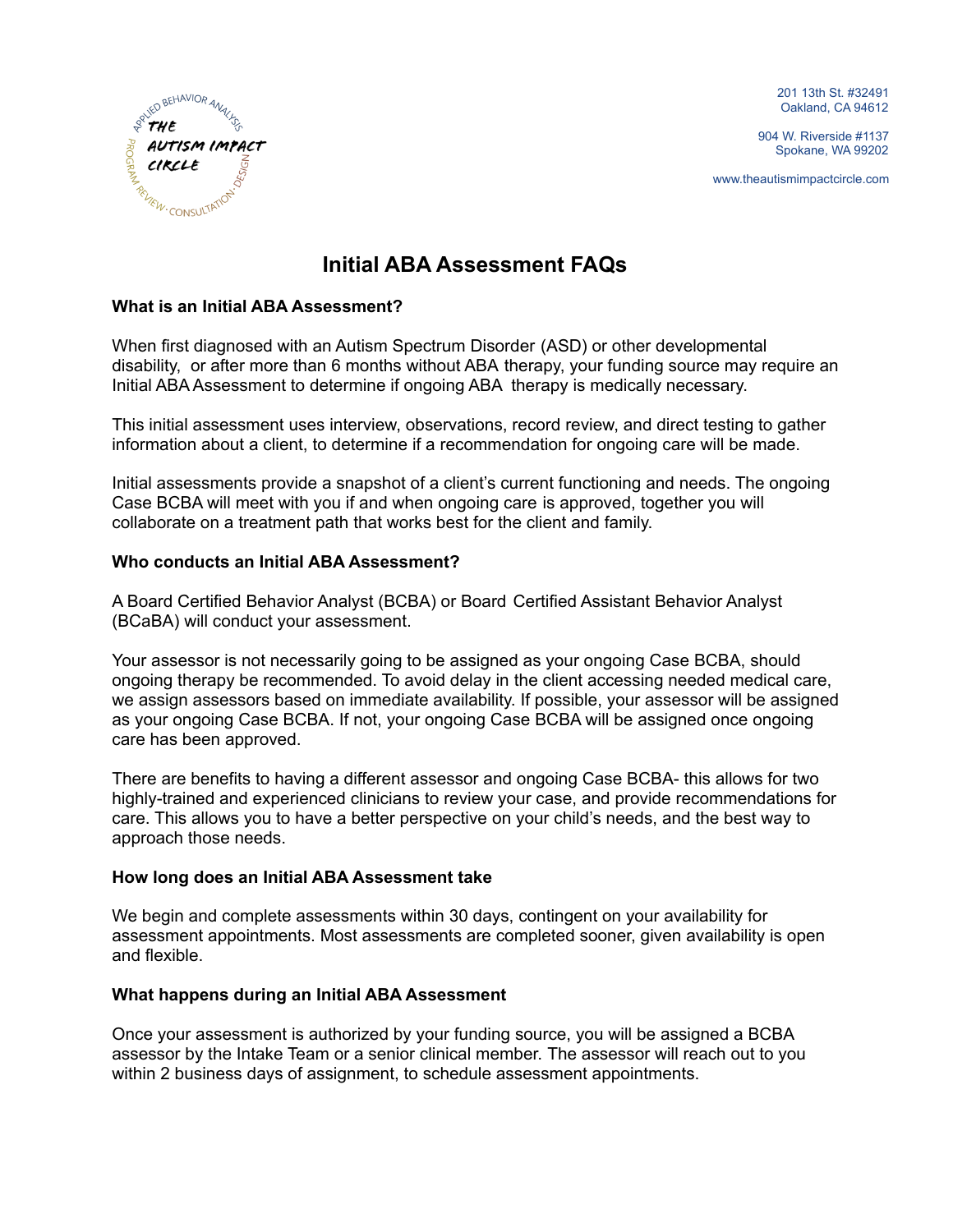During the assessment- we ask for one initial phone call, and two in-person observations to complete an assessment. Also, you will receive online survey requests to report information that will be used to make recommendations. Expect at least one, but usually two different online survey/questionnaire requests.

Please complete online surveys as quickly as possible, so there are no delays in getting treatment started. If you need help with the assigned survey(s), please contact your assessor.

# **Who is Present During Assessment Appointments**

Most often, parents or guardians attend initial phone meetings, final phone reviews, and complete requested surveys online. However, the client themselves is involved in the process if they are able (e.g. age, functioning level, desire to participate).This is determined by the assessor.

A parent/guardian and the client must be present for all observations. If possible, we request that observations occur across two different environments, the home and a school or other social/community setting. This allows the assessor the best opportunity to learn about the client's current level of functioning.

#### **What Happens During Assessment Appointments**

- 1. *Initial Call:* This is an introductory call with your assessor. During this time, they will describe the assessment process, answer any questions, review your main concerns, request needed records, and schedule remaining assessment appointments. One or both parents/guardians and the client (if appropriate) can join this call.
- 2. *Direct Observations:* During direct observations, the assessor will observe the client in their natural environment, will spend time taking narrative notes, and if appropriate, may directly test the client (e.g. provide them with an activity and an instruction, then observe). Moreover, the assessor may interview you or the client in depth, review online survey responses, and follow up on any records that were reviewed.
- 3. *Final Phone Review:* The assessor will provide a brief overview of the findings of the assessment, and answer general questions. You will be provided a final assessment report prior to this call. If and when ongoing treatment begins, your permanent Case BCBA will review the report with you in depth, make needed/requested changes, and determine treatment direction.

#### *Treatment Recommendations:*

Your assessor uses assessment results and an evidence-based tool to make treatment intensity recommendations (i.e. number of therapy hours needed, by service level). Recommendations are made across a few different levels or service lines:

- Direct Care- Weekly therapy hours needed to make the most progress, the quickest. This level of care is provided by a technician, who is directly supervised by the BCBA and BCaBA
- Parent/Family Education- Monthly therapy hours used to hold parent/family meetings to discuss treatment progress, review data, and provide training to support interventions used during direct care appointments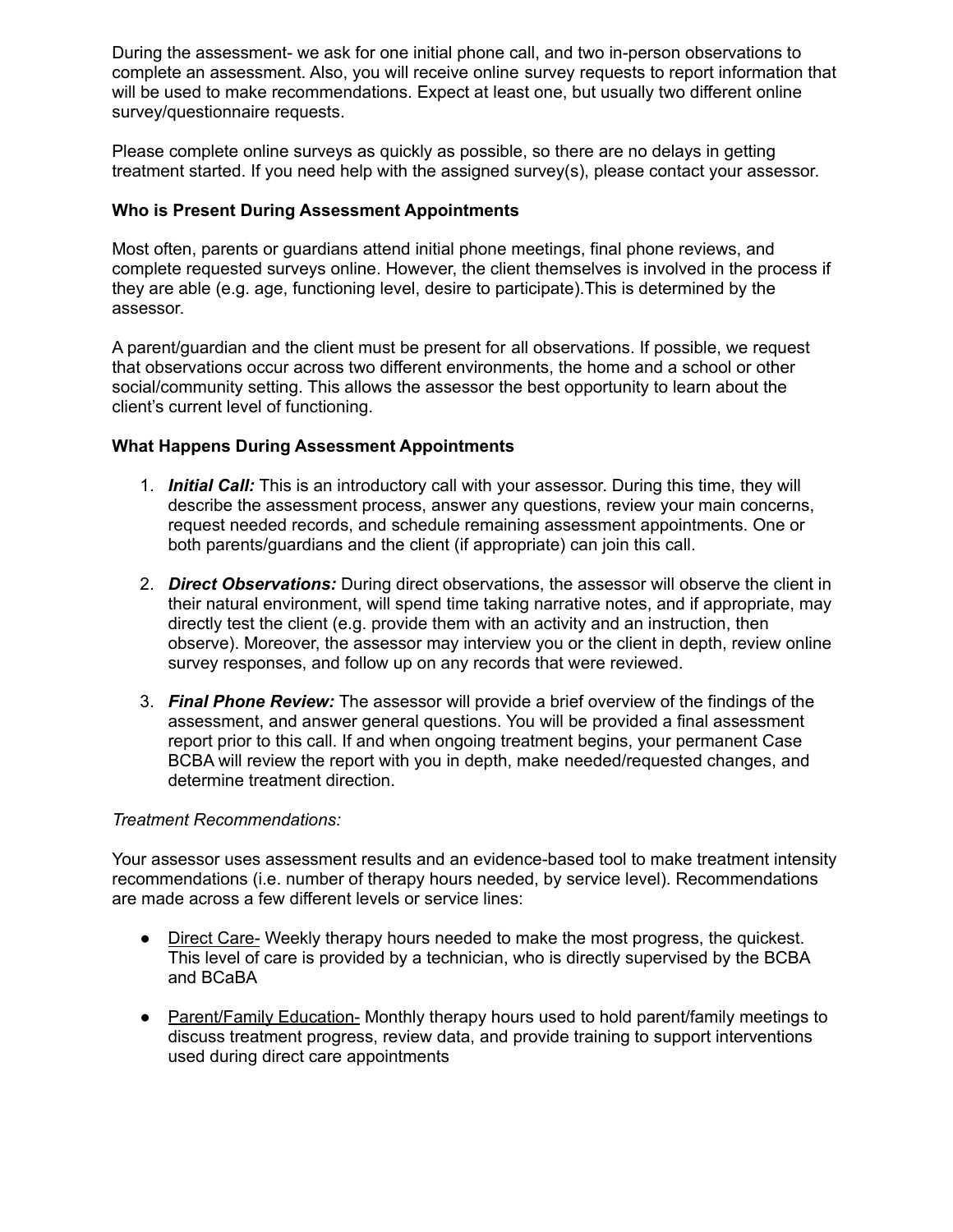- Supervision/Overlaps- Monthly supervision hours used by the BCBA and BCaBA to observe direct care sessions, train technicians, and provide technicians with needed support and direction (used during in-home therapy sessions with the client and technician)
- Ongoing Assessment/Indirect- Monthly hours used by the BCBA and BCaBA in the office, indirectly (without client or family present). This time is used to collaborate with other service providers on your team, analyze data, meet with team members, make treatment planning decisions/changes, and other indirect tasks to support direct care (e.g. lesson plan development, new assessment set up, making visuals and schedules for sessions)

# **What Happens Once an Assessment is Completed?**

Once the assessor submits your final report to our internal team, the assessment report will be submitted to your funding source within 2 business days. Your insurance case manager will review findings and our recommendations, and if recommended, will provide an ongoing treatment authorization. This process typically takes up to 10 business days, depending on your funding source.

# **What Happens Once Ongoing Care is Approved?**

Within 2 business days of approved authorization receipt, your case will be assigned an ongoing Case BCBA and sometimes a Case BCaBA (Associate Behaviorist) who will work under the Case BCBA to support your case. This assignment is communicated to you via email, by a senior clinical member, or a member of our Intake Team. The assigned BCBA and BCaBA will be ccd on this email, and will reach out to you within 2 business days to schedule an initial treatment review meeting.

Once the case is assigned, our Intake Team will contact you via email to obtain your updated availability for ongoing therapy. Using this availability, and feedback from your case supervisors (BCBA and BCaBA), they will assign technicians to work with your child and fulfill the weekly authorized hours.

The more open your availability, the more likely the Intake Team will assign the most appropriate team members, and to the fullest extent of your authorization. We will do our best to maximize your availability, but cannot guarantee that our staff availability will match yours. At times, the Intake Team will contact you about any availability change requests, to maximize your therapy schedule.

#### **Understanding the Importance of Maximizing Recommended Treatment Hours**

Decades of research shows that treatment intensity (number of weekly therapy hours with a technician) paired with early intervention make a huge impact on the progress that a client makes in ABA therapy. Like learning a language is easier and more effective when you're younger, acquiring specific foundational skills critical to skill development is easier and more effective in one's earlier years.

To the extent possible, especially with our youngest clients, we recommend that we begin with a more heavy weekly schedule, slowly fading therapy hours as progress is made.

[Research](https://www.ncbi.nlm.nih.gov/pmc/articles/PMC6494600/) shows that if a child needs a robust program of 20+ hours, but only gets 10 hours, for example, progress is halted and some doors to learning may be forever closed. ABA therapy is